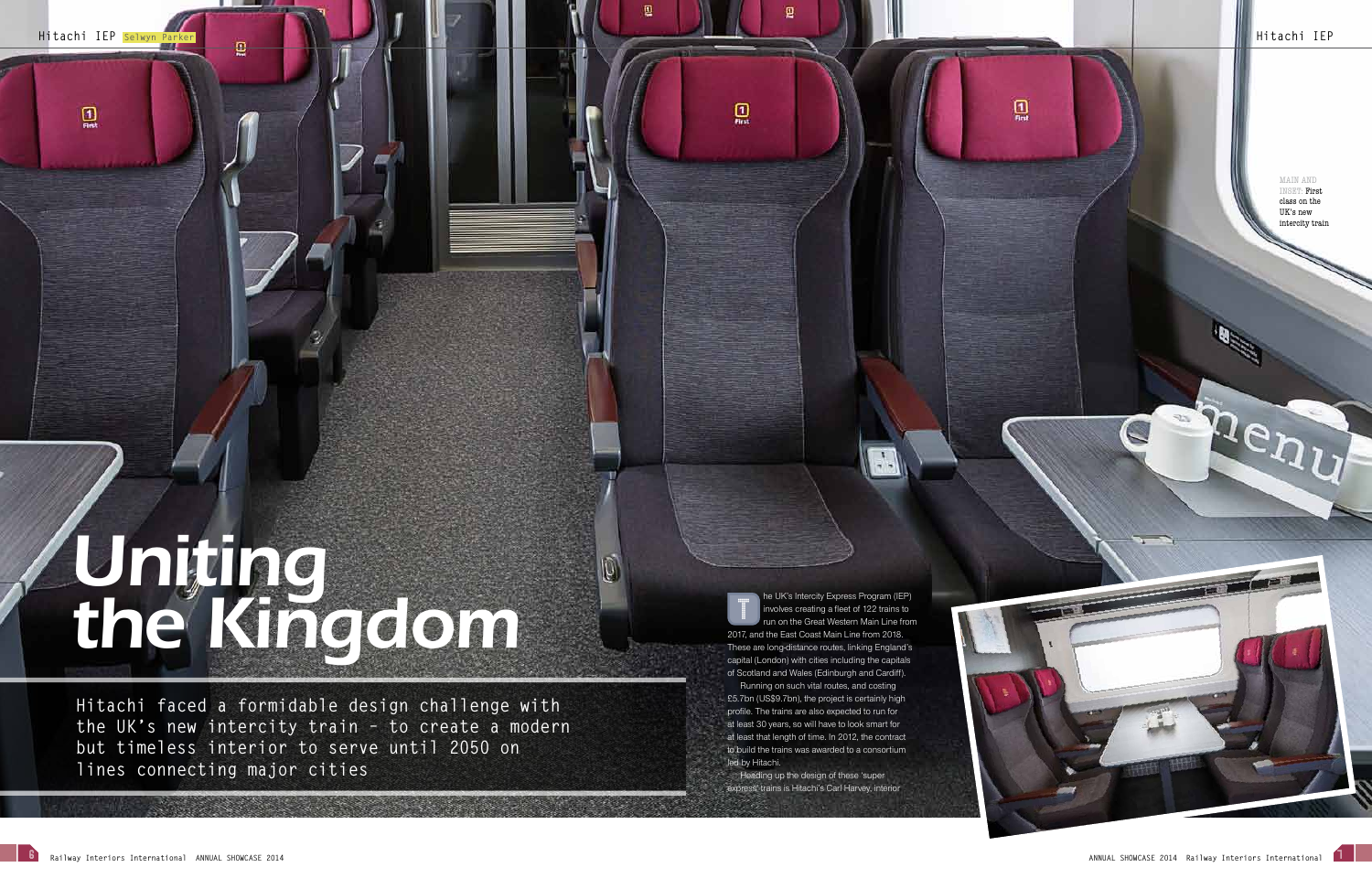

## IEP IN NUMBERS

866 carriages ordered

£5.7bn (US\$9.7bn) investment in the program

30 years' expected service

26m carriage length

2 classes of travel – standard and first 

## £82m (US\$140bn)

8

cost for Hitachi's new rail vehicle manufacturing facility in County Durham, UK

## **CHANG YOUR BIKE**

The train's solution for transporting bicycles is a selfcontained compartment that enables two bikes to be hung side by side. The unit can be shut with the palm of the hand. After much experimentation with different ways of hooking up the bikes, Hitachi opted for them to be attached by the front wheel.

A padded steel arm keeps the bikes separate, to prevent, for example, a lycra-clad racer's all-carbon machine from being scratched (or worse) by a rusty old wreck. The sliding door is a masterstroke that keeps the bicycles out of passengers' way.

The decision on whether to charge for use of the space will be up to the operator. The space could also be used to store other awkward items – such as skis and tents – that don't fit into overhead storage racks easily.

Hitachi and DCA are still fine-tuning some of the details for this space, but the overall concept has been signed off.

LEFT AND right: The IEP's bike-hanging compartment, which can also be used to store big bags, skis and other items

design and mock-up manager. He was confronted with a contradictory brief that demanded a contemporary look and endurance, ruggedness and comfort, stylishness and practicality. In effect he, and contracted designers DCA Design International, had to predict what passengers will still like right up to 2050.

"We were looking for the right visual brand language that reflected what people want to see in a rail carriage," comments Harvey. "Soft or hard curves, waves or lines – everything was up for consideration."

Harvey had been in this position before. Before joining Hitachi Rail Europe in 2013, this 30-year veteran of the rail industry had headed up the ongoing Tyne & Wear metro refurbishment project contracted to Wabtec Rail. He also has broad experience in train building, refurbishment and fleet operations at Bombardier and Chiltern Railways, giving him practical insights to feed into the interior design.

#### Considered opinion

The design of the interiors was a long time in gestation. In 2010, the UK's Department for Transport (DfT) began proceedings by inviting the public to contribute ideas for the color scheme



## O CAPITAL GAINS

The new trains will be used on the UK's East Coast Main Line and Great Western Main Line, both long-distance intercity routes.

The East Coast Main Line links the English and Scottish capitals (London and Edinburgh), via several major northern cities, including Leeds, York and Newcastle.

The Great Western Main Line links London with the Welsh capital (Cardiff) and the west of England. Key destinations include Reading, Bristol and Swansea.

Now all that's needed is a tunnel to Belfast in Northern Ireland!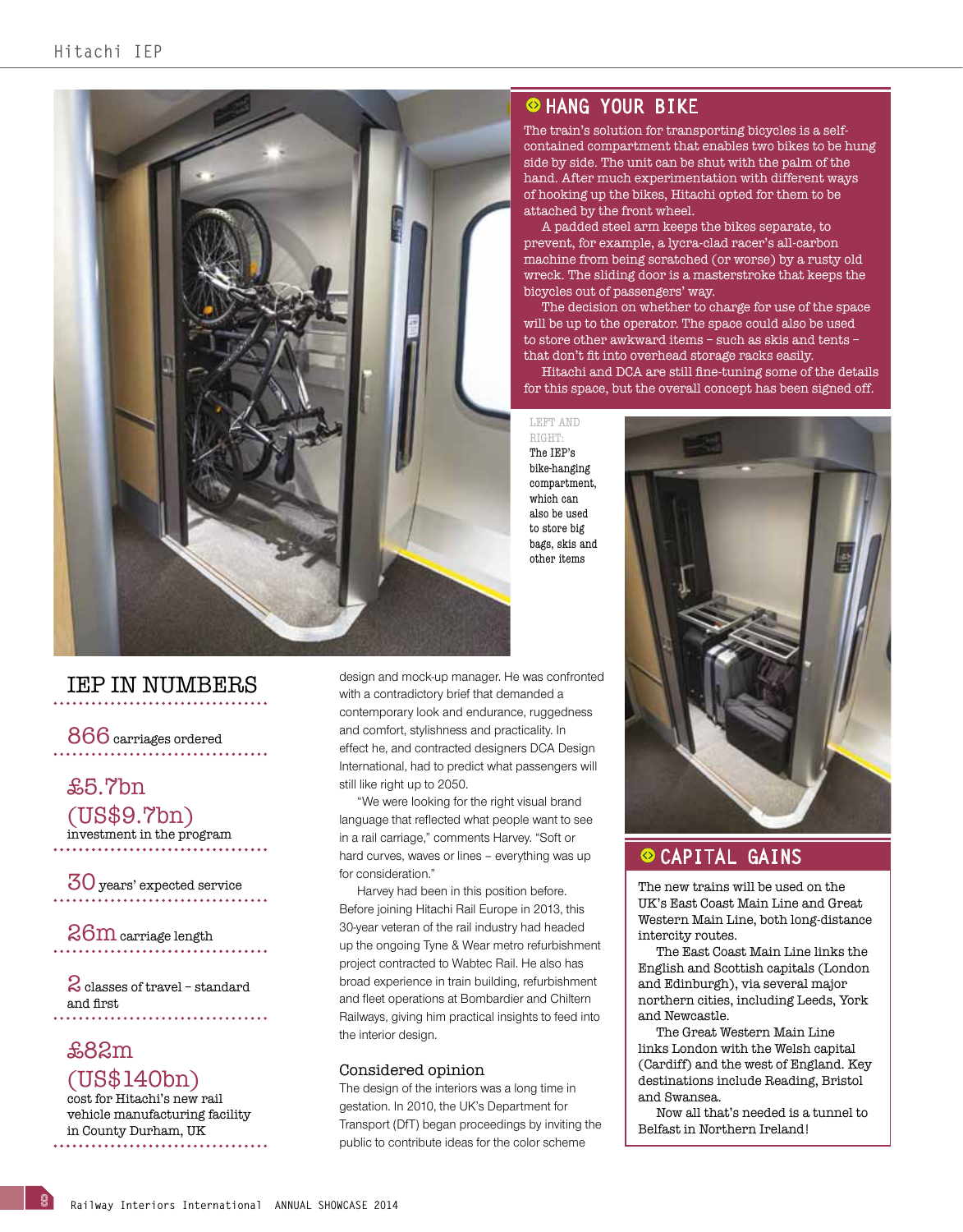



left and ABOVE: Standard class

below: The customdesigned toilet

The interior had to be a balance of compliance with the contract specification, standards, what our stakeholders want and the dictates of the space envelope

Carl Harvey, interior design and mock-up manager, Hitachi

and other elements online. Having processed the respondents' preferences, the department produced a brief. This defined the desired aesthetic as modern and timeless, and specified a palette based on blue. The department also expressly ruled out any kind of fashion statement.

#### Group effort

 $\circ$  TFP TIMELINE

"The interior had to be a balance of compliance with the contract specification, standards, what our stakeholders want and the dictates of the



space envelope," says Harvey. With the guidelines before them, the stakeholders – Hitachi, DCA, current franchise holders Great Western and East Coast, the DfT and other interested parties – organized a kind of council to meet on a regular basis. Both Hitachi and DCA welcomed this deep involvement, on the basis that all the parties will know exactly what's happening. Indeed, the group had to sign off on the final mock-up. "Throughout these meetings, the group was aiming for visual consistency," says Harvey.

#### Dark materials

The group was willing to experiment. As well as the recommended blues and other sober hues, it tested out some funkier combinations. "We went through a number of iterations," says Paul Rutter, DCA's head of transport design, a veteran of largescale rail projects. Eventually, the stakeholders rejected blue in favor of gray. It will be used for the seats, carpets and walls. "We opted for a warm gray palette, a comfortable backdrop for rail travel," says Rutter.

Harvey adds that the stakeholders' group also dropped the idea of direct lighting, which was in the department's style guide, on the basis that reflected lighting produced a warmer look.

The design of the interior was heavily influenced by regulations. A complex set of EU-wide standards specifies everything from the clearances for all seats and the width of the aisle to the size of the baby-changing table in the toilet and the length of the seatback's fold-down tables.

At 26m, the carriages will be 3m longer than any others running on the UK network. This means that the sides of the carriages have to be tapered at the ends instead of being of uniform dimensions throughout. For the interior designers, the main impact of this is that elements placed at the ends of carriages, such as luggage stacks and toilets, had to be custom-designed.

All the main elements have now been agreed, although a few details are still to be finalized, such as the spaces for bicycles.

Seat information is conveyed by what Hitachi calls a comms band – a strip running below

| --                             |                                                                                                                               |                                                                 |                                                                                                       |                                                                                                   |                                                                                                             |                                                                                    |                                                                              |                                                                           |
|--------------------------------|-------------------------------------------------------------------------------------------------------------------------------|-----------------------------------------------------------------|-------------------------------------------------------------------------------------------------------|---------------------------------------------------------------------------------------------------|-------------------------------------------------------------------------------------------------------------|------------------------------------------------------------------------------------|------------------------------------------------------------------------------|---------------------------------------------------------------------------|
| Project<br>initiated<br>by DfT | Hitachi and<br>John Laing (the<br>Agility Trains<br>consortium)<br>announced<br>as preferred<br>bidder to build<br>the trains | DfT invites<br>public<br>feedback<br>on interior<br>preferences | Agility Trains<br>contracted<br>to build 596<br>carriages,<br>an order<br>worth £4.5bn<br>(US\$7.7bn) | A further<br>order made<br>for $270$ more<br>carriages,<br>at a cost<br>of \$1.2bn<br>(US\$2.Lbn) | Hitachi begins work on<br>£82m (US\$140m) rail<br>vehicle manufacturing<br>facility in County<br>Durham, UK | Hitachi<br>Rail Global<br>relocates its<br>headquarters<br>from Japan<br>to London | Trains<br>due to<br>begin<br>service on<br>the Great<br>Western<br>Main Line | Trains<br>due to<br>begin<br>service on<br>the East<br>Coast Main<br>Line |
| <b>November</b><br>2005        | <b>February</b><br>2009                                                                                                       | 2010                                                            | July<br>2012                                                                                          | July<br>2013                                                                                      | <b>November</b><br>2013                                                                                     | <b>March</b><br>2014                                                               | 2017                                                                         | 2018                                                                      |

11